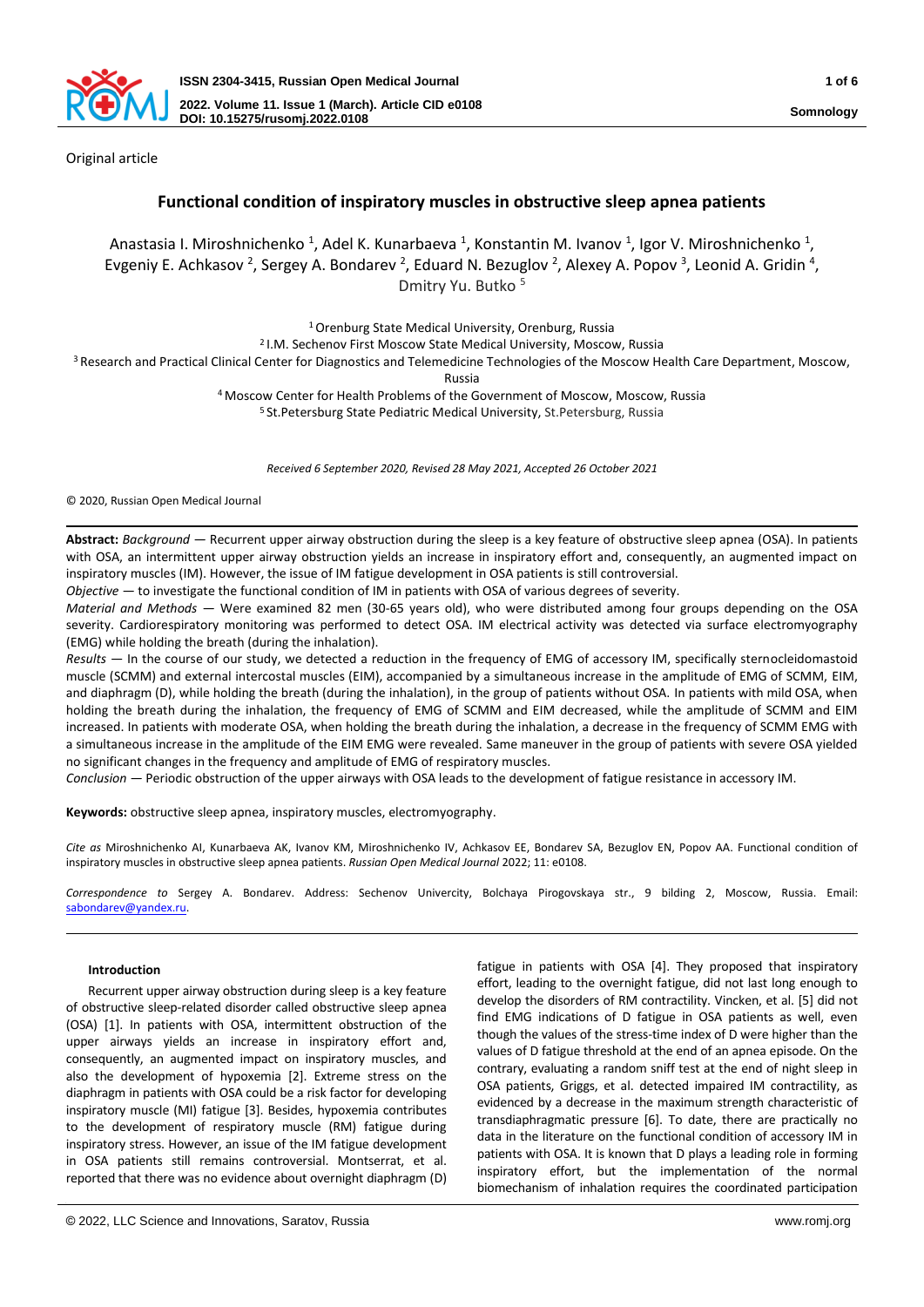

of accessory IM. Without the latter, an effective change in the chest volume cannot take place [7]. It should be noted that when assessing blood circulation in the RM at loads of varying intensity, it was shown that the sternocleidomastoid muscle (SCMM) has the least adaptive reserve [8]. Therefore, the issue of the IM resistance, both main and accessory, to the development of fatigue in patients with OSA of varying severity is of a special interest.

Study objective: to investigate the functional condition of IM in patients with OSA of various degrees of severity.

# **Material and Methods**

# *Study participants*

The study was approved by the local Ethics Committee at Orenburg State Medical University of the Russian Federation Ministry of Healthcare.

Since our subjects were not previously examined for the presence of OSA, we conducted their cardiorespiratory monitoring via the ApneaLink system (ResMed, Germany), involving the study of their nasal airflow, pulse rate, and oxygen saturation. The diagnosis of OSA was established with an Apnea/Hypopnea Index (AHI) of ≥5 events per hour sensu 2014 International Classification of Sleep Disorders, version 3. Currently, an episode of sleep apnea/hypopnea is identified by a decrease in the nasal airflow by 50% or more, accompanied by either desaturation of over 3%, or EEG activation (microarousal), lasting 10 seconds or more. OSA severity is identified by the following scale of AHI values (in events per hour): mild OSA corresponds to AHI values of 5-15, moderate OSA is characterized by higher values (up to 30), and severe OSA occurs when AHI exceeds 30.



#### **Figure 1. EMG frequency in surveyed groups.**

A – group of patients without OSA; B – group of patients with mild OSA; C – group of patients with moderate OSA; D – group of patients with severe OSA. SCMM, sternocleidomastoid muscle; EIM, external intercostals muscles; D, diaphragm; \* statistically significant changes in the group, compared with the initial frequency (p≤0.05).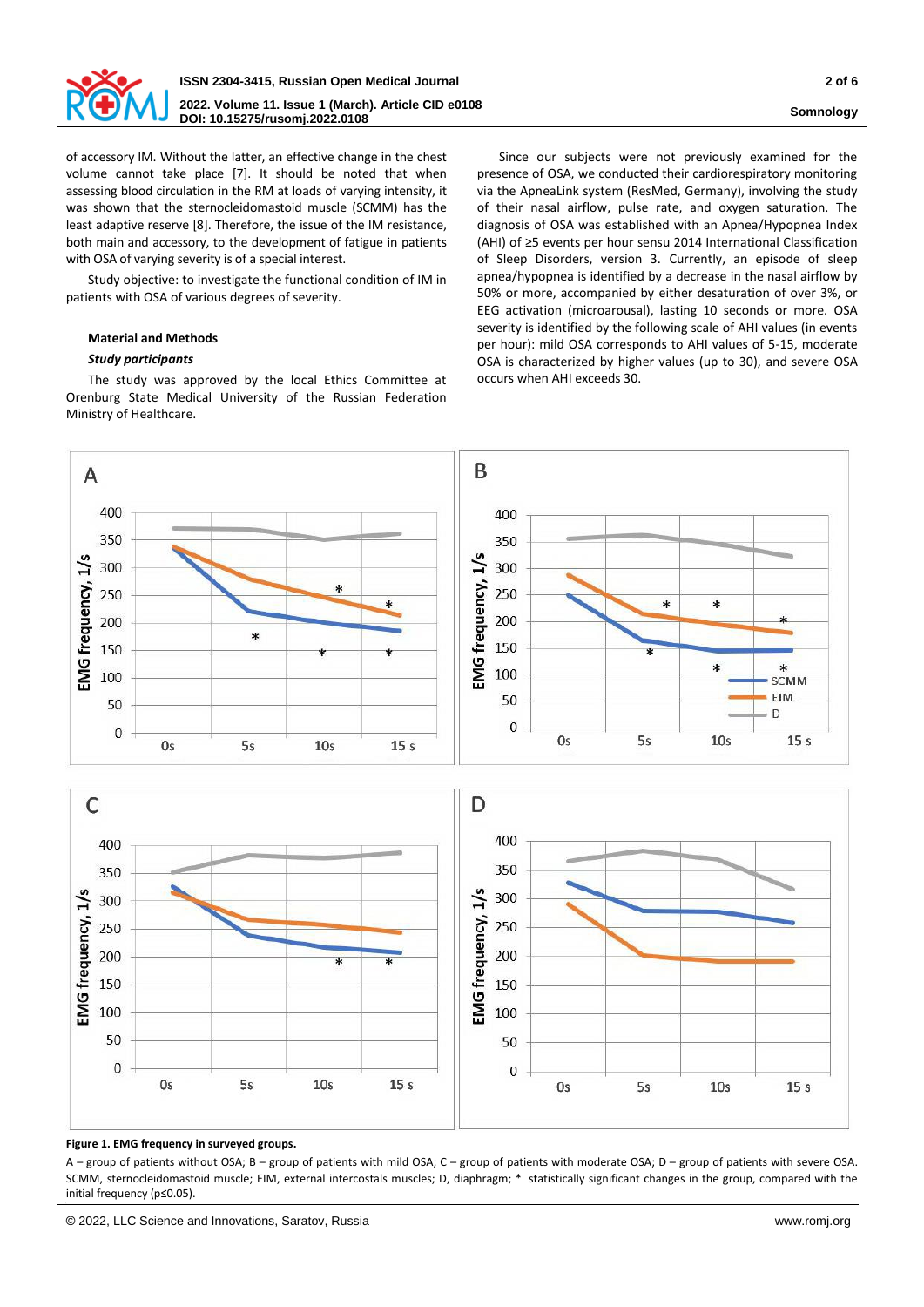



**Figure 2. EMG amplitude in surveyed groups.**

A – group of patients without OSA; B – group of patients with mild OSA; C – group of patients with moderate OSA; D – group of patients with severe OSA. SCMM, sternocleidomastoid muscle; EIM, external intercostals muscles; D, diaphragm; \* statistically significant changes in the group, compared with the initial frequency (p≤0.05).

According to the inclusion criteria, 82 men, who signed informed voluntary consent to participate in the study, 30-65 years of age, were examined. They were wer4e distributed among four groups depending on the presence and severity of OSA, assessed from the data of cardiorespiratory monitoring. Group 1 included 24 SA-free patients, Group 2 encompassed 24 patients with mild OSA, Group 3 was represented by 17 subjects with moderate OSA, and Group 4 comprised 17 patients with severe OSA. The groups were randomized in terms of age.

The inclusion criteria were as follows: male gender, age range of 30-65 years old, OSA in anamnesis, and signed informed voluntary consent to participate in the study. The exclusion criteria were: refusal to participate in the study, aggravated heart rhythm disorders, heart failure, history of myocardial infarction, acute cerebrovascular accident, high-risk obesity (Class 3), diseases of respiratory system, operations on the chest organs in anamnesis, diseases with impaired neuromuscular transmission, intake of

medications that slow down neuromuscular transmission, and presence of pronounced deformity or pathological shape of the chest.

## *Surface electromyography of respiratory muscles*

Recording of the IM electrical activity was carried out using bipolar surface electromyography (EMG) on the Neuro-MEP multifunctional computer complex (Neurosoft, Russia) with a frequency bandwidth from 2 Hz to 10 kHz. The assessment of the IM electrical activity, including D, external intercostals muscles (EIM) and SCMM, was carried out using the indicators of the average amplitude (μV) and frequency (1/s). The surface electrodes were metal disks 8 mm in diameter mounted in a fixing block with an interelectrode distance of 12 mm. At the place where the electrodes were applied, the skin was pretreated with an alcohol-containing skin antiseptic, and then the electrode gel was applied. During EMG, to avoid interference from the heart,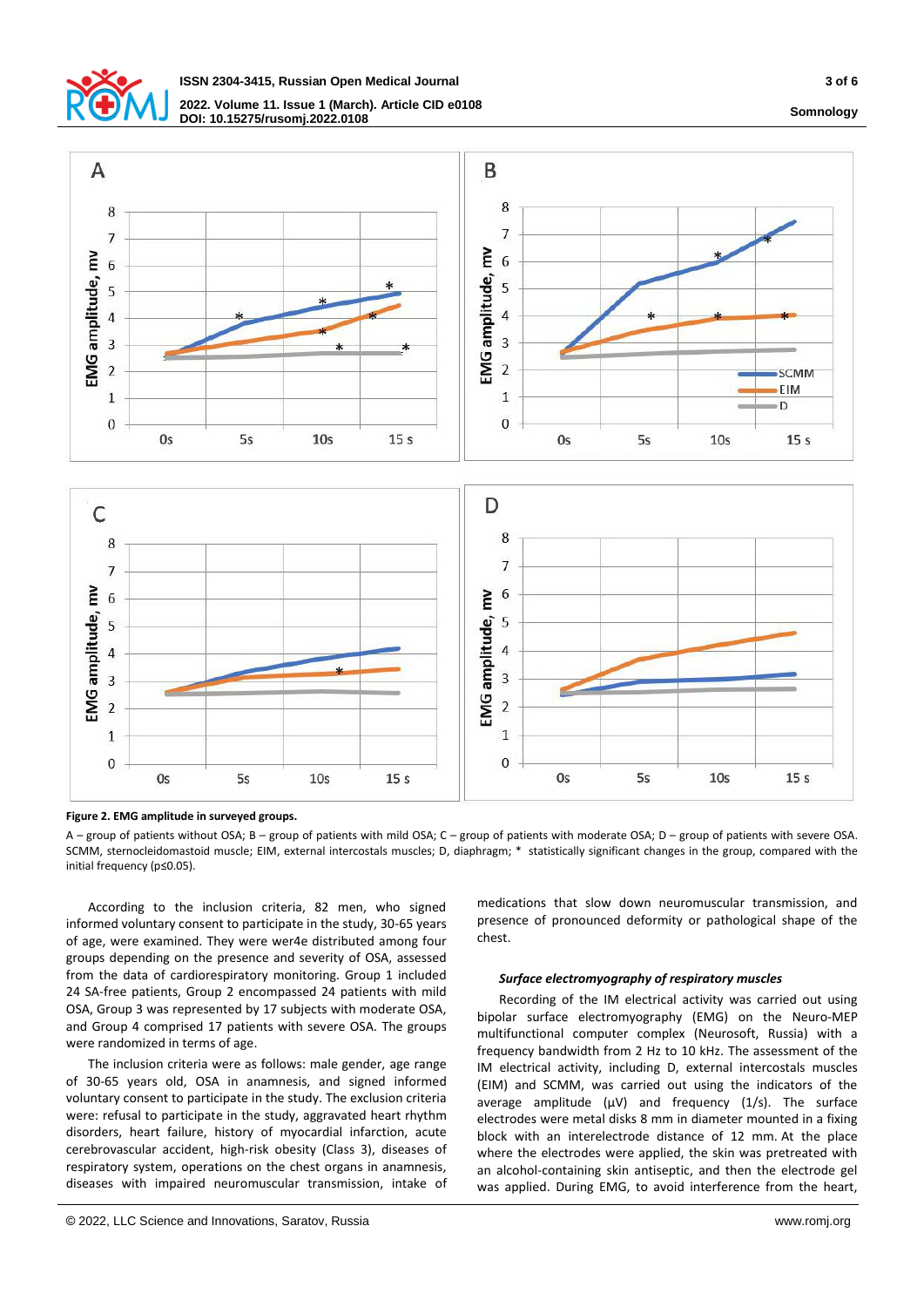

the electrodes were placed on the right side of the body. To register the electrical activity of D, electrodes were placed in the 7th intercostal space at the level of the outer edge of the rectus abdominis muscle; for electrical activity of EIM, they were placed along the midclavicular line in the 3rd intercostal space; and for SCMM, the electrodes were attached on the bottom of the muscle 2-3 cm above the clavicle [9]. The values of indicators were recorded at rest and during the execution of an inspiratory maneuver (holding the breath while inhaling). The subject was in a comfortable position, sitting on a straight back chair. Prior to the test, the value of the maximum inspiratory effort was determined individually for each patient on the scale of the original pressure indicator protected by the rationalization proposal. Measurements were stopped after reaching the differences among three consecutive values of under 10%. Of those three values, the maximum value of the individual inspiratory effort was selected, on the basis of which the power was calculated equal to 30% of the maximum inspiratory effort individually for each subject.

Then the maneuver was carried out with holding the breath at 30% of the maximum inspiratory effort for 15 seconds and with recordings of EMG indicators at 5, 10, and 15 seconds. This technique allowed us assessing the formation of RM fatigue. Each maneuver was performed three times, with a rest period of 3 minutes between the attempts. For the analysis, we used the average values of EMG indicators obtained as a result of three attempts when performing an inspiratory maneuver.

The voluntary exercise of forming the maximum inspiratory effort requires the elimination of subjectivity in its implementation, which was achieved by selecting the patients motivated to participate in the study, and by detailed instructions on the technique of holding the breath while inhaling, during which a special emphasis was placed on the necessity to apply the maximum effort. In the course of executing the maneuver, a visual control of the level of maintained inspiratory effort by the subject and the researcher was carried out, accompanied by verbal stimulation for its implementation. Visual control of the maintained inspiratory effort level was conducted via using a pressure indicator, which reflected the current level of inspiratory effort, expressed in kilopascals. When deviating from the established range limits, the subject was advised to amplify or reduce the inspiratory effort, so that its values were back to the established limits. If a subject was unable to maintain the inspiratory effort within the established limits, the maneuver was terminated.

Data were not included in the study if differences in values of over 10% were recorded during the successive execution of three inspiratory sessions.

For processing biological EMG signals, we used the Neuro-MEP software (Neurosoft, Russia), followed by the analysis of the average amplitude (mV) and the average frequency (1/s), based on the data of turn-amplitude analysis.

## *Statistical data processing*

We employed STATISTICA 10 software package (Statsoft, Russia) to process the data obtained as a result of our study. The normality of data distribution was assessed using Shapiro-Wilk test; the distribution was considered normal at p≥0.05. Since distributions of all studied indicators were different from normal, nonparametric methods were used for their analysis. We presented our data as Me (Q1; Q3). One-way analysis of variance

(ANOVA) via Fisher's F-test was used to assess intragroup differences in parameter values. The data were considered statistically significant at p <0.05.

## **Results**

Holding breath while inhaling in the OSA-free group of patients yielded reduction in the EMG frequency of accessory IM (*Figure* 1A), specifically of SCMM and EIM, which was confirmed by the analysis of variance ( $F_{SCMM}$ =31.930, p=0.000;  $F_{EIM}$ =3.7231, p=0.016). There were no significant changes in the EMG frequency of D while maintaining the inspiratory effort. During the inspiratory maneuver, simultaneously with EMG frequency reduction, we observed an increase in EMG amplitude of SCMM, D and EIM (Figure 2A) (F<sub>SCMM</sub>=5.2937, p=0.003; F<sub>EIM</sub>=6.237, p=0.001;  $F_D = 2.801$ , p=0.048).

When assessing the amplitude-frequency EMG characteristics of IM in patients with mild OSA, the following changes were revealed: the EMG frequencies of SCMM and EIM (*Figure* 1B) significantly decreased when inspiratory effort was maintained  $(F_{SCMM}=20.3923, p=0.000; F_{EIM}=8.348, p=0.000);$  there were no significant changes in the EMG frequency of D; at the same time, the amplitudes of SCMM and EIM increased (F<sub>SCMM</sub>=4.83726,  $p=0.005$ ; F<sub>EIM</sub>=3.6802,  $p=0.016$ ), and more pronounced amplitude increase of SCMM was observed than in OSA-free patients; EMG amplitude of D did not change significantly (*Figure* 2B). In patients with mild OSA, when performing the exercise with holding the breath on inhalation, no significant changes in the parameters of the EMG amplitude of D were detected.

As shown in *Figure* 1C, in patients with moderate OSA, when performing the inspiratory effort maneuver, no significant changes in the EMG frequency of EIM and D were revealed; however, the EMG frequency of SCMM significantly decreased ( $F_{SCMM}$ =3.1852, p=0.039). At the same time, the study of indicators of IM amplitude (*Figure* 2B) in patients with moderate OSA, yielded no significant changes in EMG amplitude of SCMM and D, whereas EMG amplitude of EIM was increasing when holding the breath on inhalation (F<sub>EIM</sub>=3.814, p=0.021).

When assessing the amplitude-frequency characteristics (*Figures* 1D and 2D) during the inspiratory effort maneuver in the group of patients with severe OSA, no significant changes in the frequency and amplitude of EMG were detected.

## **Discussion**

In the course of our study, we discovered that when performing an exercise with holding breath, while inhaling, in OSAfree patients, we observed an increase in the EMG amplitude of both D (the main respiratory muscle), and SCMM and EIM (accessory IM). As was demonstrated in previously conducted studies, an increase in the EMG amplitude correlates with an increase in the strength of the muscle contraction, which is formed when additional motoneurons are recruited [10].

It should be noted that when performing a functional test, the subjects were asked of keeping their inspiratory effort at a constant level. Therefore, it could be assumed that an increase in the EMG amplitude compensated for the developing fatigue process, as evidenced by a reduction in the EMG frequency. With prolonged voluntary contraction, EMG indicators gradually change their characteristics due to disorders in the excitability of muscle fibers. Such EMG changes are manifested by reduced EMG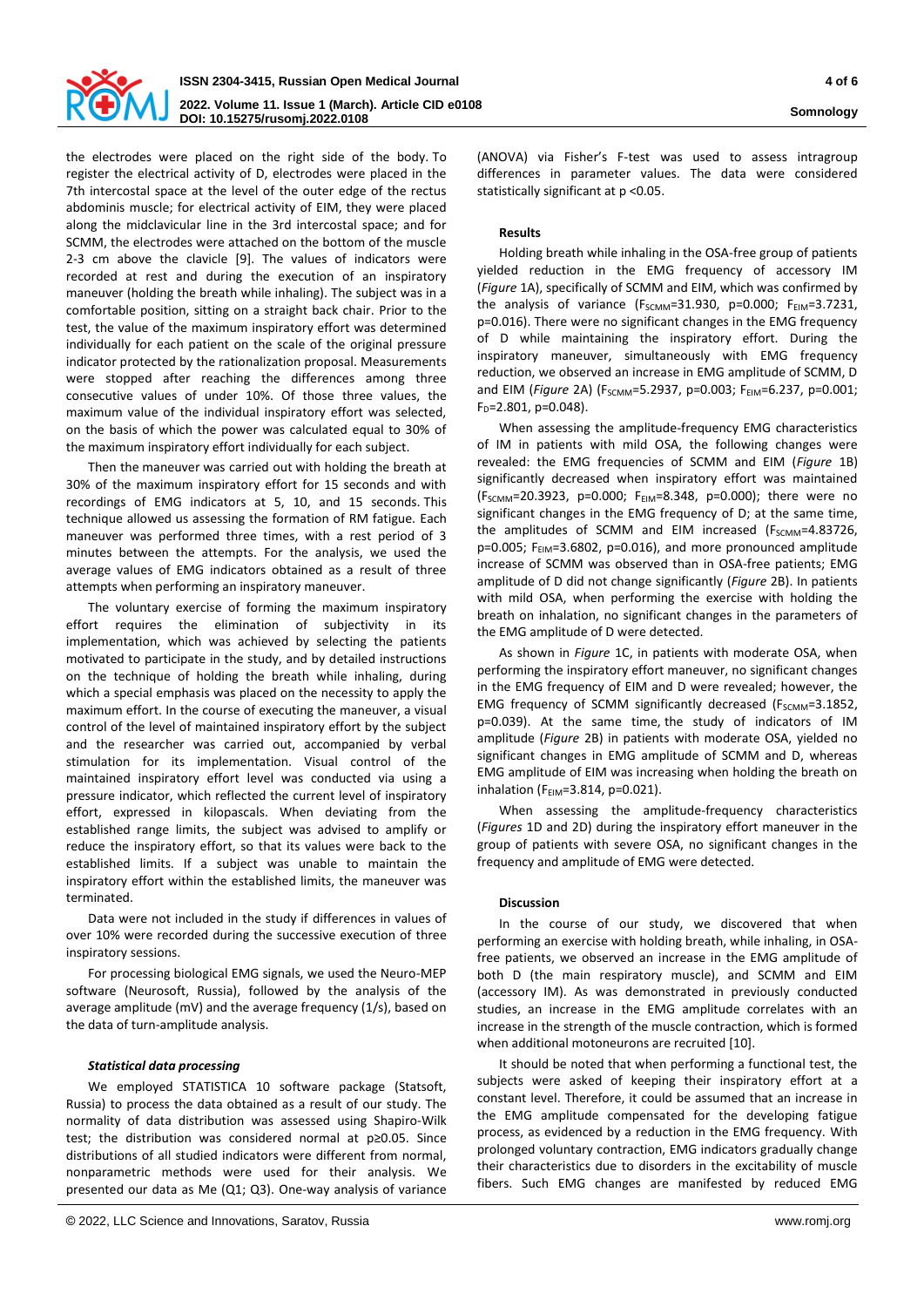

**DOI: 10.15275/rusomj.2022.0108 Somnology**

frequency values, or else by a shift of the centroid frequency towards lower frequencies [11, 12]*.* At the same time, in patients without OSA, we observed a decrease in the EMG frequency of SCMM and EIM, but not of D; hence it can be concluded that an increase in the EMG amplitude of D in the absence of a frequency decrease compensates for fatigue of the accessory IM.

In the group of patients with mild OSA, we detected an increase in the EMG amplitude with a simultaneous reduction in the frequencies of accessory IM, which were more pronounced than in patients without OSA. At the same time, there were no significant changes in the EMG amplitude and frequency of D. Thus, in patients with mild OSA, fatigue of accessory IM occurs when the inspiratory effort is maintained, which is compensated by an increase in the strength of muscle contraction via the mechanism of involvement of additional motor neurons.

In patients with moderate OSA, a reduction in the EMG frequency of SCMM was revealed as a sign of fatigue, compensated by an increase in the amplitude of EIM, but there was no pronounced fatigue of EIM, which indicated a change in the mechanism of forming the inspiratory effort in conditions of a static load. In patients with severe OSA, we detected neither the formation of IM fatigue, nor an increase in the EMG amplitude.

All described findings imply that as OSA progresses, a greater resistance of the accessory IM to fatigue, formed in the course of a static inspiratory load, develops. It is well known that training via holding the breath, while inhaling  $-$  i.e., by means of a static inspiratory effort, similar to the impact on IM, which occurs with OSA – leads to an increase in IM resistance to fatigue [13-15]. The adaptive effect of recurrent hypoxia on muscles is a well-known fact [16].

It was established that a decrease in the number of functioning capillaries in the muscle contributed to the deterioration of its functional condition. In this regard, it can be assumed that the presence of comorbid pathology in patients with OSA, for example, of diabetes mellitus, complicated by microangiopathy with impaired blood circulation in skeletal muscles and related RM, may lead to maladjustment of IM. The latter, in turn, may lead to the fatigue or weakness of RM. Accordingly, further study of the IM functional condition with simultaneous presence of OSA and diabetes mellitus is of substantial interest.

#### **Conclusion**

We can conclude that periodic obstruction of the upper airways, forming with OSA, has a training effect on accessory IM, which compensates for aggravated dysfunctions of the pharyngeal muscles with an increase in the OSA degree.

#### **Limitations**

Since the prevalence of OSA in men is higher than in women, only men were included in our study. The type of breathing differs depending on gender and is characterized by different biomechanics of inhalation. Hence, our data obtained should not be extrapolated to the female population, and the functional condition of IM in women with OSA requires an additional study.

**Conflict of interest:** none declared.

## **References**

- 1. Sleep-related breathing disorders in adults: Recommendations for syndrome definition and measurement techniques in clinical research. The Report of an American Academy of Sleep Medicine Task Force. *Sleep* 1999; 22(5): 667-689[. https://doi.org/10.1093/sleep/22.5.667.](https://doi.org/10.1093/sleep/22.5.667)
- 2. Wilcox PG, Paré PD, Road JD, Fleetham JA. Respiratory muscle function during obstructive sleep apnea. *Am Rev Respir Dis* 1990; 142(3): 533- 539[. https://doi.org/10.1164/ajrccm/142.3.533.](https://doi.org/10.1164/ajrccm/142.3.533)
- 3. MacIntyre NR. Muscle dysfunction associated with obstructive pulmonary disease. *Respir Care* 2006; 51(8): 840-848. [https://pubmed.ncbi.nlm.nih.gov/16867196.](https://pubmed.ncbi.nlm.nih.gov/16867196)
- 4. Montserrat JM, Kosmas EN, Cosio MG, Kimoff RJ. Lack of evidence for diaphragmatic fatigue over the course of the night in obstructive sleep apnea. *Eur Respir J* 1997; 10(1): 133-138. [https://doi.org/10.1183/09031936.97.10010133.](https://doi.org/10.1183/09031936.97.10010133)
- 5. Vincken W, Guilleminault C, Silvestri L, Cosio M, Grassino A. Inspiratory muscle activity as a trigger causing the airways to open in obstructive sleep apnea. *Am Rev Respir Dis* 1987; 135(2): 372-377. [https://doi.org/10.1164/arrd.1987.135.2.372.](https://doi.org/10.1164/arrd.1987.135.2.372)
- 6. Griggs GA, Findley LJ, Suratt PM, Esau SA, Wilhoit SC, Rochester DF. Prolonged relaxation rate of inspiratory muscles in patients with sleep apnea. *Am Rev Respir Dis* 1989; 140(3): 706-710. [https://doi.org/10.1164/ajrccm/140.3.706.](https://doi.org/10.1164/ajrccm/140.3.706)
- 7. De Troyer A, Boriek AM. Mechanics of the respiratory muscles. *Compar Physiol* 2011; 1(3): 1273-1300[. https://doi.org/10.1002/cphy.c100009.](https://doi.org/10.1002/cphy.c100009)
- 8. Tanaka T, Basoudan N, Melo LT, Wickerson L, Brochard LJ, Goligher EC, et al. Deoxygenation of inspiratory muscles during cycling, hyperpnoea and loaded breathing in health and disease: A systematic review. *Clin Physiol Funct Imaging* 2018; 38(4): 554-565. [https://doi.org/10.1111/cpf.12473.](https://doi.org/10.1111/cpf.12473)
- 9. Ershov SP, Perelman JM. Respiration muscle electrophysiology evaluation in patients with chronic bronchitis. *Bulletin of Physiology and Pathology of Respiration* 1999; (5): 28-35. Russian. [https://elibrary.ru/item.asp?id=9125667.](https://elibrary.ru/item.asp?id=9125667)
- 10. Miller KJ, Garland SJ, Ivanova T, Ohtsuki T. Motor-unit behavior in humans during fatiguing arm movements. *J Neurophysiol* 1996; 75(4): 1629-1636[. https://doi.org/10.1152/jn.1996.75.4.1629.](https://doi.org/10.1152/jn.1996.75.4.1629)
- 11. Solnushkin SD, Chihman VN, Segizbaeva MO, Pogodin MA, Aleksandrov VG. Hardware and software for emg recording and analysis of human respiratory muscles. *Fiziologiya cheloveka* 2014; 40(2): 119-122. Russian. [https://doi.org/10.7868/S0131164614010184.](https://doi.org/10.7868/S0131164614010184)
- 12. Segizbayeva MO, Alexandrova NP, Timofeev NN, Kur'yanovich EN. Functional condition of inspiratory muscles of the person under exercise stresses "to refusal": emg-analysis. *Actual problems of physical and special training of law enforcement agencies* 2015; (3): 79-90. Russian[. https://elibrary.ru/item.asp?id=24093406.](https://elibrary.ru/item.asp?id=24093406)
- 13. Timofeev NN, Segizbayeva MO, Kur'yanovich EN, Alexandrova NP. The inspiratory muscles training influence on the resistance to fatigue development under intensive muscle exercising. *Actual problems of physical and special training of law enforcement agencies* 2015; (3): 91-101. Russian[. https://elibrary.ru/item.asp?id=24093407.](https://elibrary.ru/item.asp?id=24093407)
- 14. Romer L, McConnell AK, Jones DA. Inspiratory muscle fatigue in trained cyclists: Effects of inspiratory muscle training. *Med Sci Sports Exerc* 2002; 34(5): 785-792. [https://doi.org/10.1097/00005768-200205000-](https://doi.org/10.1097/00005768-200205000-00010) [00010.](https://doi.org/10.1097/00005768-200205000-00010)
- 15. Geddes EL, O'Brien K, Reid WD, Brooks D, Crowe J. Inspiratory muscle training in adults with chronic obstructive pulmonary disease: An update of a systematic review. *Respir Med* 2008; 102(12): 1715-1729. [https://doi.org/10.1016/j.rmed.2008.07.005.](https://doi.org/10.1016/j.rmed.2008.07.005)
- 16. Hoppeler H, Vogt M. Muscle tissue adaptations to hypoxia. *J Exp Biol* 2001; 204(Pt 18): 3133-3139. [https://pubmed.ncbi.nlm.nih.gov/11581327.](https://pubmed.ncbi.nlm.nih.gov/11581327)